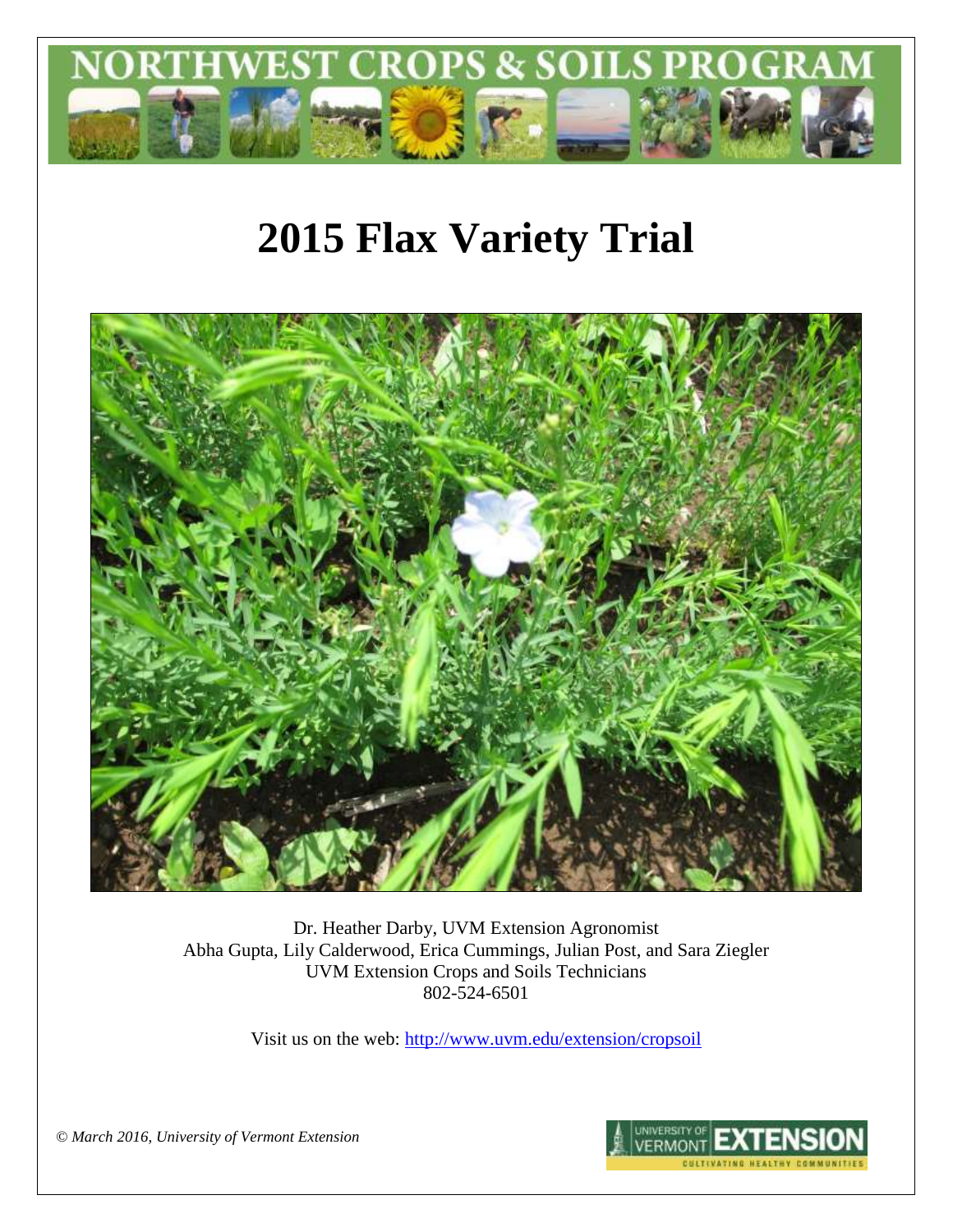#### **2015 FLAX VARIETY TRIAL** Dr. Heather Darby, University of Vermont Extension heather.darby[at]uvm.edu

Flax *(Linum usitatissimum* L.*)* is a multi-purpose crop grown for its fiber, oil (linseed oil), and meal. The importance of flax as a major crop in the United States dropped drastically in the 1980's when latex paints replaced linseed oil based paint. Recently there has been renewed interest in flax, both for human consumption and for animal feed, for its high levels of heart-healthy omega-3 fatty acids. This variety trial was established to determine what flax varieties can grow and thrive in Vermont's climatic conditions.

# **MATERIALS AND METHODS**

Ten flax varieties were planted at Borderview Research Farm in Alburgh, VT on 19-Apr 2015. General plot management is listed in Table 1. The experimental design was a randomized complete block replicated 4 times. Plot size was 5' x 20'. The previous crop was sunflowers. The field was disked and spike tooth harrowed prior to planting. Plots were seeded with a Kincaid Cone Seeder at a seeding rate of 800 live seeds per square meter.

Vigor was measured on 6-May by doing a visual assessment of each plot and using a 1=low through 5=high scale. Populations were measured on 28-May and determined by taking two 1 foot counts per plot. On 6-Aug plant heights were measured and lodging was noted as not at all significant. Flax plots were harvested with an Almaco SP50 small plot combine on 10-Aug and swathed a few days prior. Seed was cleaned with a small Clipper M2B cleaner (A.T. Ferrell, Bluffton, IN). Oil from a known volume of each seed sample was extruded on 2-Jan 2016 with a Kern Kraft Oil Press KK40 (at 120°F and 40 RPM), and the oil quantity was measured to calculate oil content. A subsample of flax meal from each plot was sent to Cumberland Valley Analytics in Hagerstown, MD for wet chemistry analysis of crude protein (as a percentage of dry matter content) and fat (as a percentage of dry matter content, calculated with ether extraction). The oil was also analyzed with an FOSS NIRS (Near Infrared Reflectance Spectroscopy) DS2500 Feed and Forage analyzer (Eden Prairie, MN) at the University of Vermont Cereal Testing Lab (Burlington, VT). The varieties of flax grown are listed in Table 2. Results were analyzed with an analysis of variance or a Tukey-Kramer test of significance in SAS (Cary, NC). The Least Significant Difference (LSD) procedure was used to separate cultivar means when the F-test was significant ( $p < 0.10$ ).

| <b>Trial Information</b> | <b>Borderview Research Farm</b><br>Alburgh, VT |
|--------------------------|------------------------------------------------|
|                          | Benson rocky silt loam                         |
| Soil Type                | 8-15% slope                                    |
| Previous crop            | Sunflowers                                     |
| Planting date            | $19-Apr$                                       |
| Harvest date             | $10-Aug$                                       |
| Seeding rate             | 800 live seeds $m2$                            |
| Tillage methods          | Disk and spike tooth harrow                    |

**Table 1. General plot management, 2015.**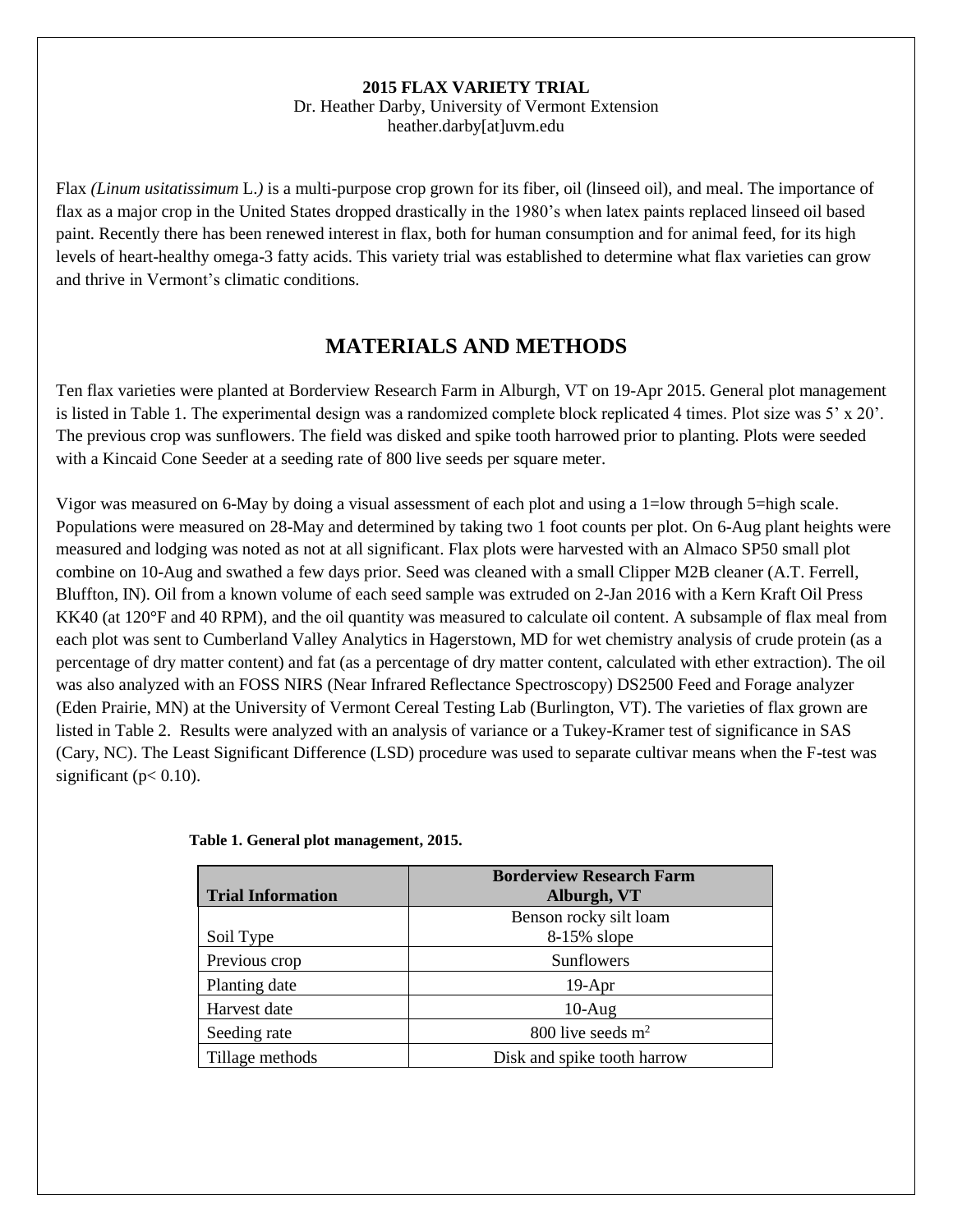| <b>Variety</b> | Origin       | Year<br>released | <b>Seed color</b> |
|----------------|--------------|------------------|-------------------|
| Carter         | North Dakota | 2004             | Yellow            |
| Cathay         | North Dakota | 1998             | <b>Brown</b>      |
| Gold ND        | North Dakota | 2014             | Yellow            |
| Neche          | North Dakota | 1988             | <b>Brown</b>      |
| <b>Nekoma</b>  | North Dakota | 2002             | <b>Brown</b>      |
| Omega          | North Dakota | 1989             | Yellow            |
| Pembina        | North Dakota | 1998             | <b>Brown</b>      |
| Rahab          | South Dakota | 1994             | <b>Brown</b>      |
| Webster        | South Dakota | 1998             | <b>Brown</b>      |
| York           | North Dakota | 2002             | <b>Brown</b>      |

**Table 2. Flax varieties, origin, year released and seed color, 2015.** 

Variations in yield and quality can occur because of variations in genetics, soil, weather and other growing conditions. Statistical analysis makes it possible to determine whether a difference among varieties is real, or whether it might have occurred due to other variations in the field. At the bottom of each table, a LSD value is presented for each variable (i.e. yield). Least Significant differences (LSD's) at the 10% level of probability are shown. Where the difference between two treatments within a column is equal to or greater than the LSD value at the bottom of the column, you can be sure in 9 out of 10 chances that there is a real difference between the two varieties. Treatments that were not significantly lower in performance than the highest value in a particular column are indicated with an asterisk. In the example below, A is

significantly different from C but not from B. The difference between A and B is equal to 1.5, which is less than the LSD value of 2.0. This means that these varieties did not differ in yield. The difference between A and C is equal to 3.0, which is greater than the LSD value of 2.0. This means that the yields of these varieties were significantly different from one another. The asterisk indicates that B was not significantly lower than the top yielding variety.

| <b>Variety</b> | Yield      |
|----------------|------------|
| A              | 6.0        |
| B              | $7.5*$     |
| O              | $9.0*$     |
| LSD            | <b>2.0</b> |

## **RESULTS AND DISCUSSION**

Seasonal precipitation and temperature recorded at a weather station in Alburgh, VT are shown in Table 3. From April to September, there was an accumulation of 4582 Growing Degree Days (GDDs) in Alburgh which is 101 GDDs more than the 30-year average. Flax needs 1603 GDD to reach maturity.

| Table 3. Seasonal weather data collected in Alburgh, VT, 2015. |  |  |  |
|----------------------------------------------------------------|--|--|--|
|----------------------------------------------------------------|--|--|--|

| Alburgh, VT                                                                               | April   | <b>May</b> | June   | July    | <b>August</b> |  |  |
|-------------------------------------------------------------------------------------------|---------|------------|--------|---------|---------------|--|--|
| Average temperature $(^{\circ}F)$                                                         | 43.4    | 61.9       | 63.1   | 70.0    | 69.7          |  |  |
| Departure from normal                                                                     | $-1.4$  | 5.5        | $-2.7$ | $-0.6$  | 0.9           |  |  |
|                                                                                           |         |            |        |         |               |  |  |
| Precipitation (inches)                                                                    | 0.09    | 1.94       | 6.42   | 1.45    | 0.00          |  |  |
| Departure from normal                                                                     | $-2.73$ | $-1.51$    | 2.73   | $-2.70$ | $-3.91$       |  |  |
|                                                                                           |         |            |        |         |               |  |  |
| Growing Degree Days (base 32°F)                                                           | 352     | 930        | 938    | 1188    | 1184          |  |  |
| Departure from normal                                                                     | $-32$   | 174        | $-76$  | $-10$   | 45            |  |  |
| Based on weather data from a Davis Instruments Vantage Pro2 with WeatherLink data logger. |         |            |        |         |               |  |  |

Historical averages are for 30 years of NOAA data (1981-2010) from Burlington, VT.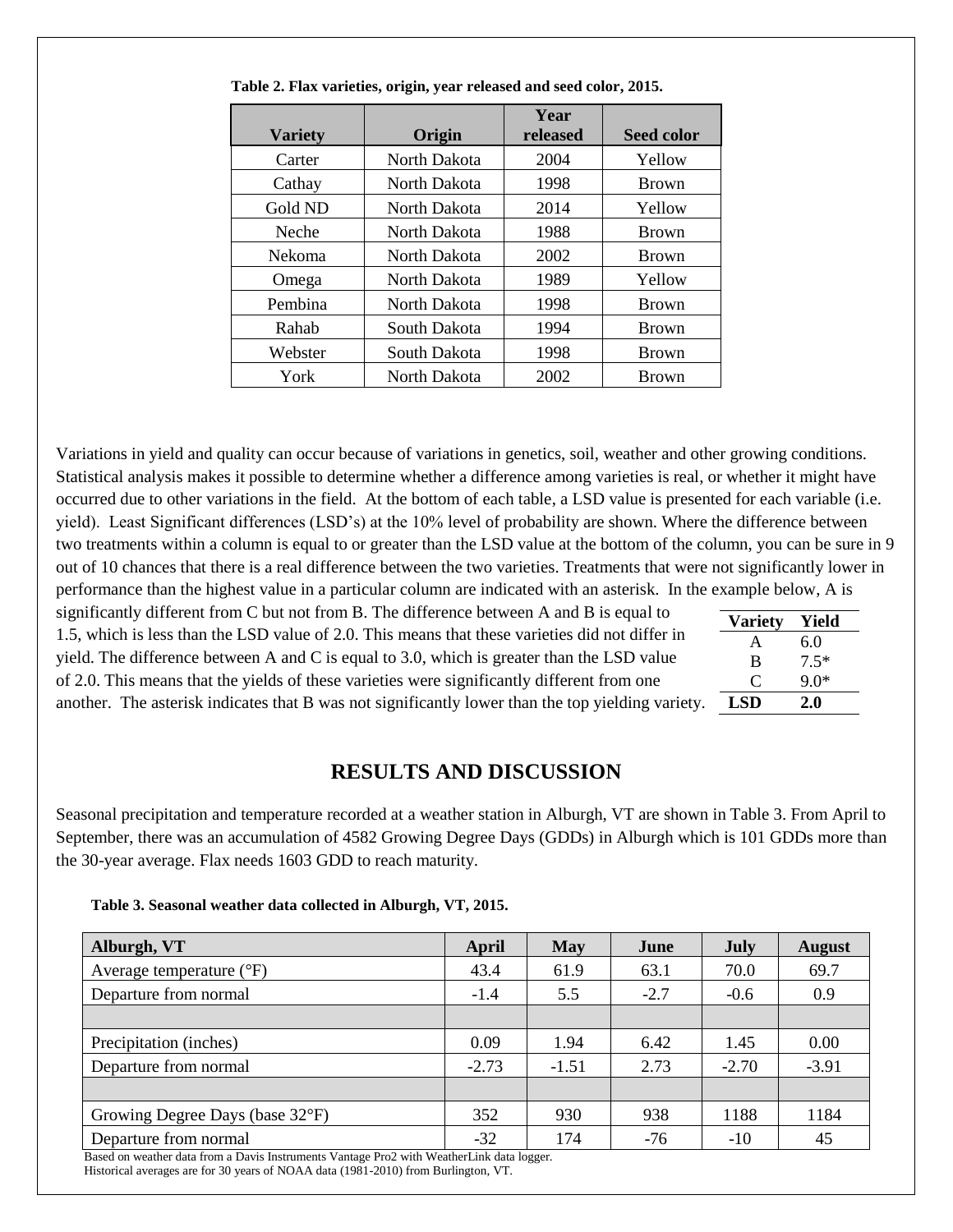Flax yields and plot characteristics are listed in Table 4. All varieties fell within the range of average flax heights (12-36 inches). Plant populations showed significant differences between flax varieties with Pembina having the highest population of 619 plants m<sup>2</sup> . However those differences did not relate to yield differences when the plots were harvested on 10-Aug. Flax yields ranged from 383 to 811 lbs  $ac^{-1}$  (Table 4 and Figure 2), with no significant difference between varieties. Yields were much lower than typical yields from the mountain West, where flax is normally grown. Yields from variety trials in North Dakota range from 1200-2100 lbs ac-1 . Harvesting flax can be difficult since the seed is very light and easily lost through the back of the combine. Swathing, to allow proper dry down of the crop and weeds before harvest, can reduce yield losses through the combine. The plots in this experiment were swathed to allow the crop to dry prior to harvest. Unfortunately, a predicted rain event forced a harvest before the crop was completely dry. This likely led to significant yield losses.



**Figure 1. Flax plots swathed on7-Aug, Alburgh, VT.**

| <b>Variety</b>    | Height  | <b>Population</b> | <b>Vigor</b>    | <b>Test weight</b>               | Yield                         |
|-------------------|---------|-------------------|-----------------|----------------------------------|-------------------------------|
|                   | inches  | plants $m2$       | $1$ low- 5 high | $\mathbf{lbs}\,\mathbf{bu}^{-1}$ | $\text{lbs}$ ac <sup>-1</sup> |
| Omega             | 26.5    | 570               | 3.0             | 54.3                             | 811                           |
| Gold              | $30.5*$ | 368               | 3.5             | 52.8                             | 798                           |
| Neche             | 28.4*   | 587               | 2.5             | 52.8                             | 781                           |
| Carter            | $26.9*$ | 576               | 3.0             | 54.0                             | 713                           |
| Rahab             | 26.6    | 775               | 2.8             | 53.8                             | 704                           |
| York              | $27.5*$ | 583               | 3.0             | 53.3                             | 651                           |
| Pembina           | 26.5    | 619               | 2.5             | 51.9                             | 633                           |
| Nekoma            | 26.4    | 447               | 3.3             | 53.5                             | 578                           |
| Webster           | 26.1    | 504               | 2.8             | 52.8                             | 437                           |
| Cathay            | $27.0*$ | 560               | 3.3             | 52.9                             | 383                           |
| <b>Trial mean</b> | 27.3    | 559               | 3.0             | 53.2                             | 649                           |
| LSD(p<0.1)        | 1.5     | 7                 | <b>NS</b>       | <b>NS</b>                        | <b>NS</b>                     |

**Table 4. Plot characteristics and yield of 10 flax varieties, Alburgh, VT, 2015.** 

\*Varieties with an asterisk are not significantly different than the top performer in **bold**. NS – No significant difference amongst varieties.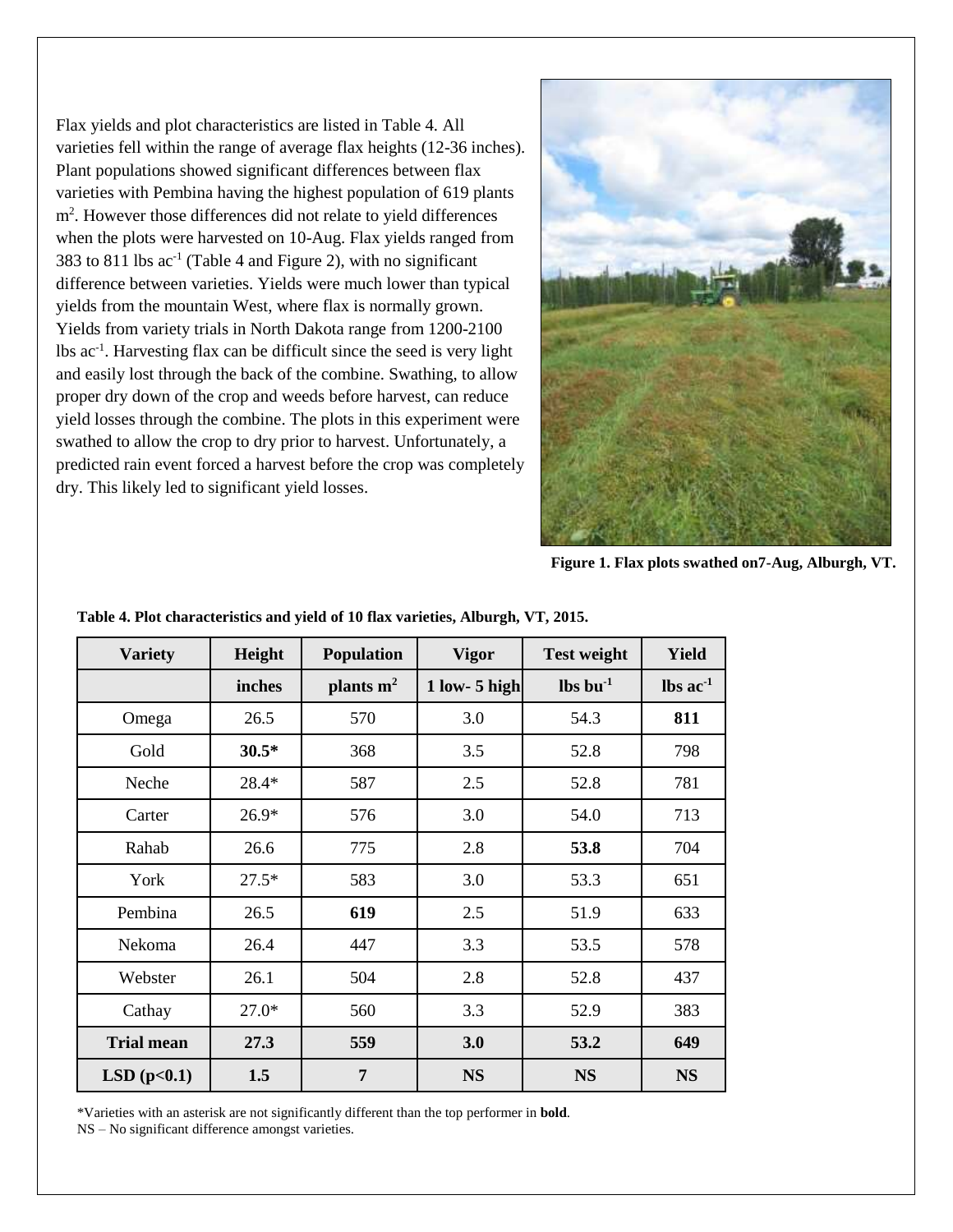

**Figure 2. Average yields and plant populations for flax varieties, Alburgh, VT, 2015.**

Characteristics of oil extruded from each flax variety are listed in Table 5. Free fatty acids form when oil breaks down, and represents a measure of the potential for oil to go rancid and develop an odor. Insoluble impurities are a measure of sediment. The iodine value reflects the degree of unsaturation of an oil. The higher the number, the more unsaturated the oil is (the more double bonds). Overall, there was no significant difference amongst the varieties for oil content or other characteristics except for iodine values.

| <b>Varieties</b>  | Oil           | <b>Free fatty acids</b> | <b>Insoluble impurities</b> | <b>Iodine</b> value |
|-------------------|---------------|-------------------------|-----------------------------|---------------------|
|                   | $\frac{0}{0}$ | $\frac{0}{0}$           | $\frac{0}{0}$               | $\frac{0}{0}$       |
| Gold              | 33.7          | 7.8                     | 1.7                         | 160                 |
| Nekoma            | 33.7          | 8.7                     | 1.6                         | 164                 |
| Cathay            | 33.5          | 8.2                     | 1.7                         | 161                 |
| Carter            | 33.2          | 7.7                     | 1.8                         | 166*                |
| Rahab             | 32.8          | 7.9                     | 1.7                         | $165*$              |
| York              | 32.3          | 8.1                     | 1.8                         | $164*$              |
| Neche             | 30.6          | 7.7                     | 1.8                         | 164                 |
| Omega             | 29.7          | 7.7                     | 1.8                         | 162                 |
| Pembina           | 29.8          | 8.1                     | 1.7                         | 161                 |
| Webster           | 28.9          | 8.0                     | 1.8                         | 162                 |
| <b>Trial mean</b> | 31.8          | 8.0                     | 1.7                         | 163                 |
| LSD(p<0.1)        | <b>NS</b>     | <b>NS</b>               | <b>NS</b>                   | 1.6                 |

|  | Table 5. Flax oil characteristics of 10 varieties, Alburgh, VT, 2015. |  |  |  |
|--|-----------------------------------------------------------------------|--|--|--|
|  |                                                                       |  |  |  |

\*Varieties with an asterisk are not significantly different than the top performer in **bold**. NS – No significant difference amongst varieties.